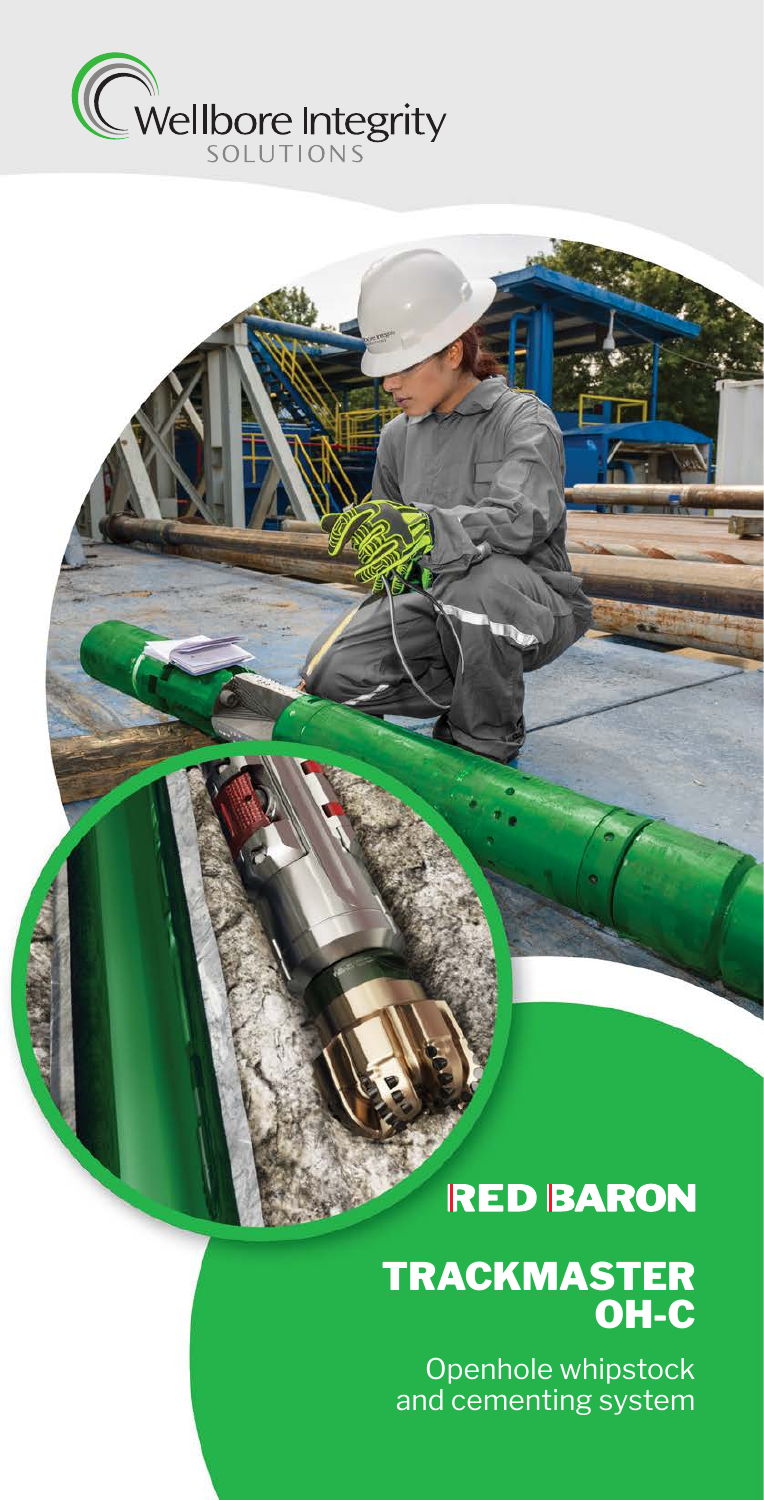## TrackMaster OH-C

### Openhole whipstock and cementing system

#### Applications

- Openhole sidetracking with isolation of the pilot hole in medium to hard formations
- Accurately controlling kickoff depth and direction
- **-** Landing laterals with tight TVD tolerances
- Maximizing recovery with a horizontal lateral

#### **Benefits**

- Maximizes the chance of achieving a successful sidetrack on the first attempt
- Maximizes reservoir recovery with optimized horizontal lateral
- **Eliminates time waiting for cement to cure**
- **Saves rig time by reducing interval drilling time**
- **Improves drilling efficiency by providing accurate control for** precise kickoff depth and direction

#### Features

- **Bit-friendly ramp that lowers bending stresses**
- **Elimination of packers for faster run-in speed**
- Hydraulically set expandable anchor with triaxial steel slips that span multiple hole sizes and accurately set whipstock depth
- **Large ID for higher rate of pumping**
- Anchor design to allow flow around the anchor and protection from the bullheading cement
- Collet retention to enable running extended lengths of tailpipe below the whipstock for selective cement plug placement
- Torque transmission through running tool–whipstock interface

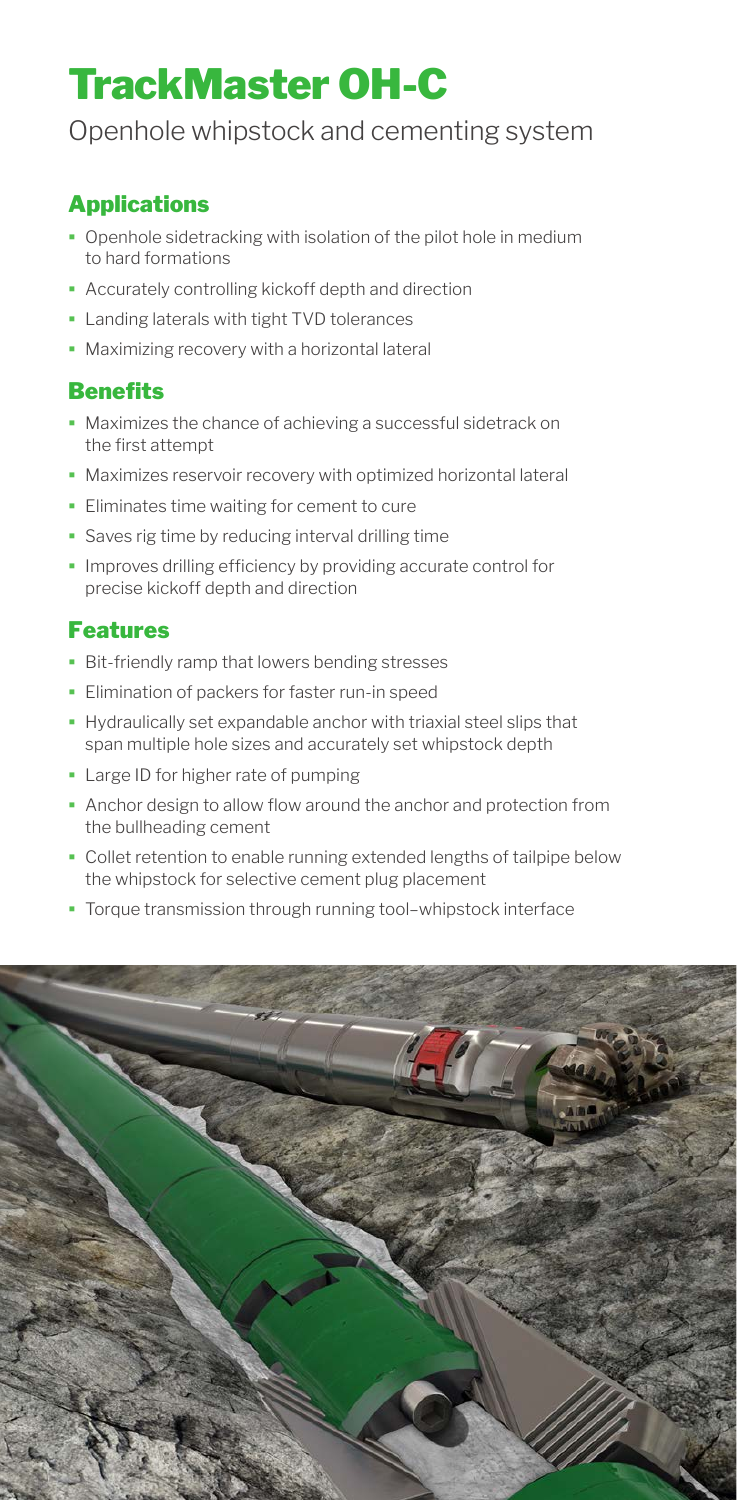#### Hydraulically expandable anchor controls kickoff depth and orientation

An openhole sidetrack with a whipstock eliminates the time-consuming inefficiencies of traditional tools and methods. By setting a hydraulically expandable anchor, a whipstock system enables running, orienting, anchor setting, cementing, and stinger recovery to drill ahead in one trip.

#### Traditional tools and methods add extra rig time

Traditional openhole sidetracking starts with a trip to set a cement plug, followed by nonproductive time waiting for the cement to cure, and then tripping back in with a drill bit to dress off the plug at the kickoff point. This process can take up to 24 hours before the actual sidetracking operation begins.

#### Prejob analyses match the technology with the application

For openhole sidetracking with isolation of the pilot hole, the TrackMaster OH-C\* openhole whipstock and cementing system uses sophisticated dynamic modeling to match specific wellbore departure objectives, constraints, and physical characteristics.

The i-DRILL\* engineered drilling system design uses predictive modeling to identify application-specific solutions that minimize vibrations and stick/slip and optimize milling assembly performance. Predictive modeling minimizes rathole and directional drilling vibrations. The i-DRILL design process quantifies vibrations and milling ROP, and each component of the assembly and drillstring is simulated and analyzed to optimize mill and whipstock design and configuration. Using offset data, surface and downhole measurements,

and a thorough knowledge of products and applications, the i-DRILL design process creates a virtual milling and drilling environment.

WhipSim\* whipstock simulation software provides a preview of the whipstock assembly's downhole behavior in a given application, helping ensure that subsequent drilling and completion strings are not affected by the dogleg across the whipstock.

In the execution phase, the Runner\* drillstring analysis program provides a complete sidetracking model to help analyze surface parameters, torque and drag, setting operations for anchors and shear bolt activation, and contact forces and buckle states of the working string in the departure operation. Once the actual operation has begun, the Runner program provides a real-time analysis of the modeled parameters as compared with the actual parameters.



*WhipSim whipstock simulation software helps ensure subsequent drilling and completion strings are not affected by the dogleg across the whipstock.*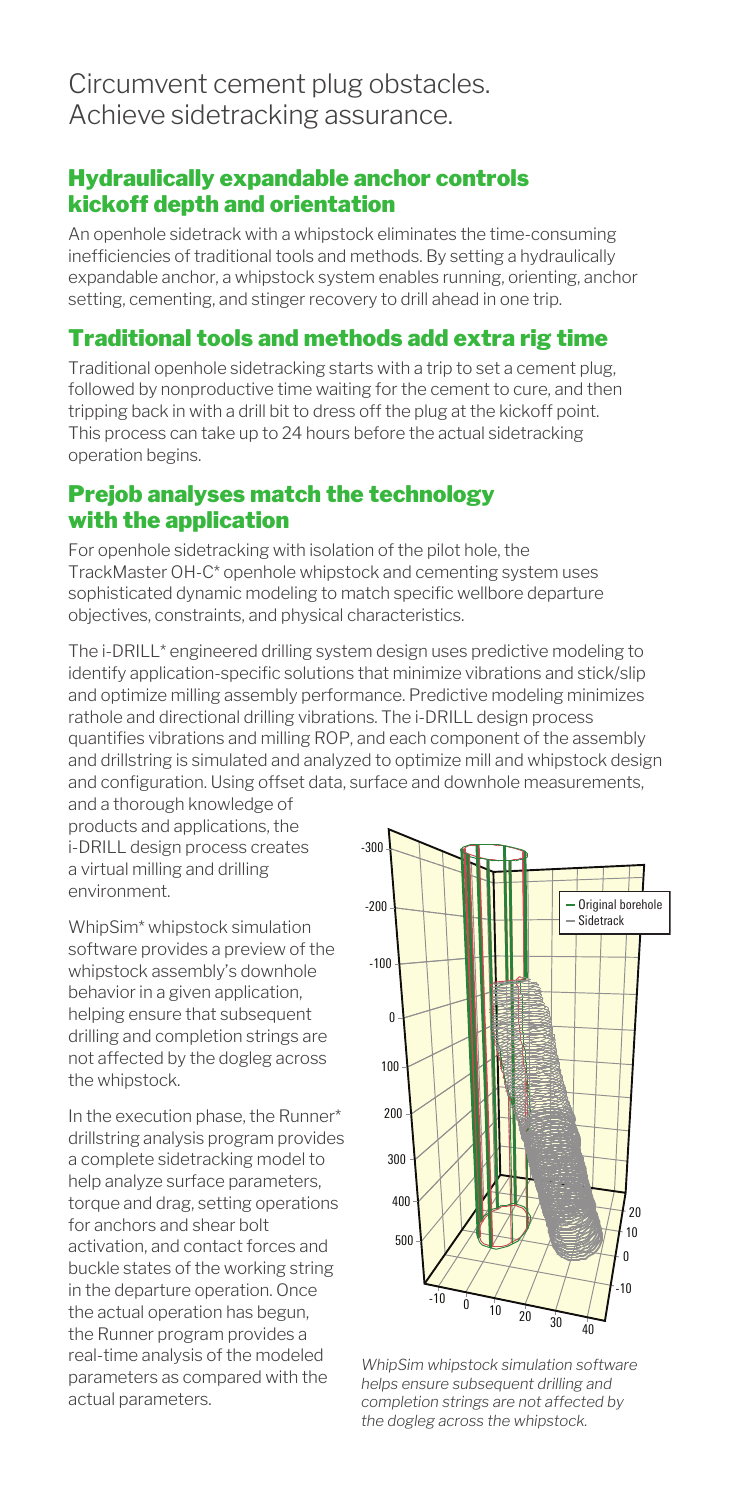# TrackMaster OH-C

Openhole whipstock and cementing system

For contingency planning of openhole sidetrack applications requiring isolation of the original borehole with a cement plug below the kickoff point, the TrackMaster OH-C system circumvents the obstacles encountered with conventional cement plug sidetracking. By initiating a sidetrack while allowing cementing of the lower zones, it eliminates the uncertainty of kicking off with a cement plug and the need for expensive, repeat attempts.

#### Single-trip whipstock setting and cementing

A number of downhole factors affect the success of traditional cement plug setting operations, and multiple attempts are frequently required before a successful plug is obtained.

With the TrackMaster OH-C system, setting the whipstock and cementing are accomplished in a single trip, saving the costs of extra trips, additional cement plugs, loss of drilling days, and reconfiguration of the drilling trajectory.



*Triaxial expandable anchor. Retention collet. Retention collet. Retention collet.* A retention collet secures the cementing stinger to the anchor and whipstock assembly until an activation ball is dropped. The collet allows the whipstock to support extended lengths of tailpipe below the anchor for precise cement plug placement. The collet also provides push and pull capabilities for working in tight hole conditions. Once the collet is released, cement is pumped through the whipstock, and the running assembly is tripped out of the hole.









*Running tool assembly. Bit-friendly ramp.*



The process starts by running the whipstock and expandable anchor in hole. Faster trip-in speeds are attainable with the all-mechanical anchor design that eliminates packer elements.

Once the whipstock slide is oriented, an activation ball is dropped, and the anchor is hydraulically set at the optimal depth, firmly gripping the borehole. Then the burst barrel is ruptured to establish communication with the annulus.

#### Selective cement plug placement

#### Ruggedized connection for running through tight holes

For torque transmission while running through open holes, the running tool assembly is mated to the top of the whipstock ramp. The ruggedized sembly enables working the syst through poor hole conditions while allowing a quick release once the triaxial anchor is set.

#### Isolation of the original borehole and elimination of time waiting for cement to cure

Cement is pumped above the top of the whipstock, allowing isolation of the original borehole at the kickoff point. The directional drilling BHA is run in immediately to establish the desired borehole trajectory and drill ahead. Immediate sidetracking eliminates the time spent waiting for cement to cure.



#### Openhole sidetracking with whipstock eliminates cement curing time and dressing run

An operator drilling unconventional wells in the Eagle Ford shale saved an average of 1.5 days on 19 runs using the TrackMaster OH-C system to sidetrack from pilot holes to land the laterals. The average time for the top-performing sidetracking operations in offset wells using conventional cement plug methods was 8.3 days to land the curve. Using the TrackMaster OH-C system, the average time for the top-performing openhole whipstock sidetracks was 6.8 days, with the fastest well landing the curve in 5 days.

### TrackMaster OH-C system saves 1.5 rig days on 19 runs in Eagle Ford shale

**CASE STUDY**